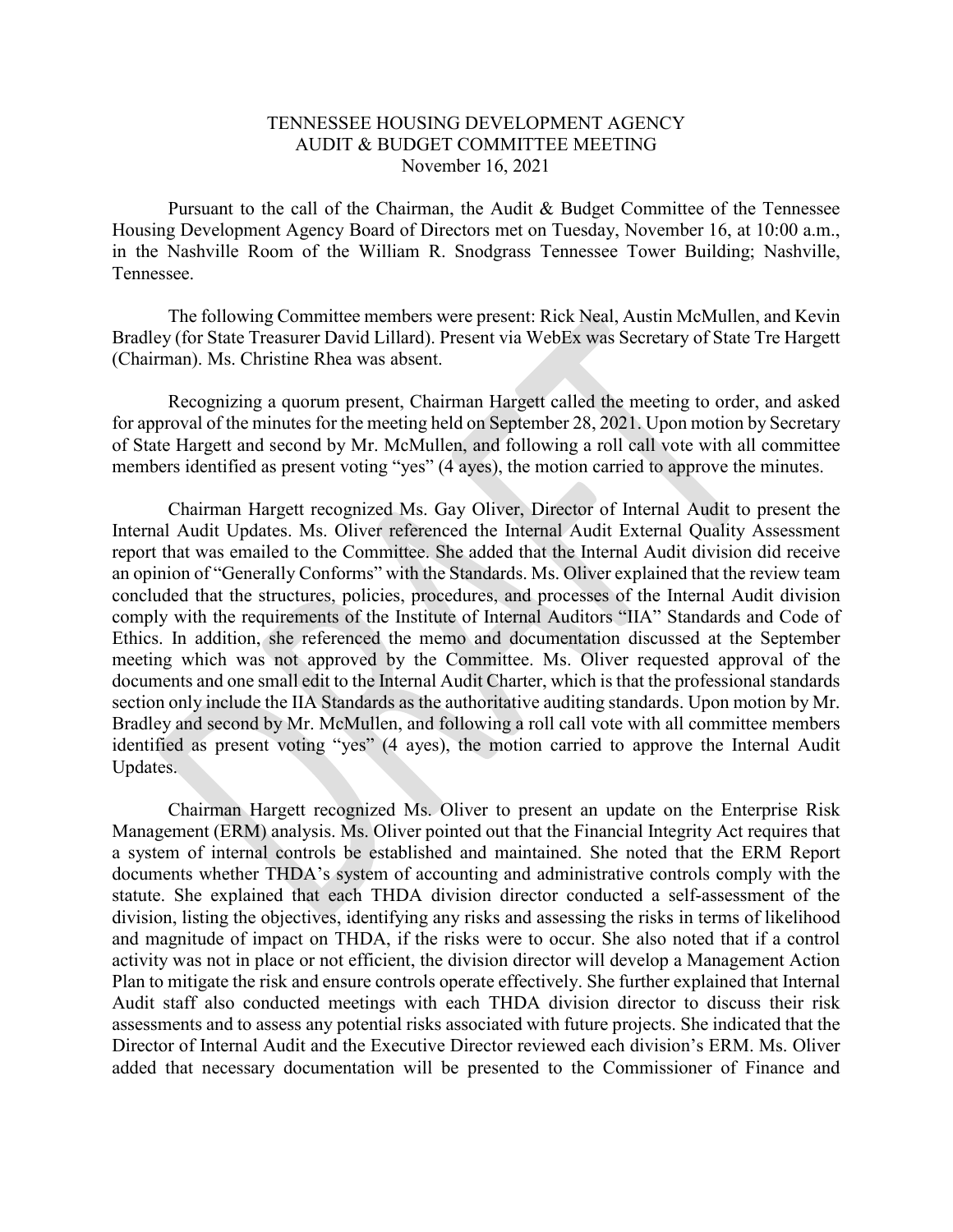Administration and the Comptroller by December 31. Ms. Oliver noted that the ERM does not require Committee or Board approval.

Chairman Hargett recognized Ms. Oliver, to discuss the disclosure analysis reports for THDA Board members and THDA staff. Ms. Oliver noted that THDA's enabling legislation, the THDA Conflict of Interest Policy, the Board Disclosure Policy and the Staff Disclosure Policy require Board members, their representatives and all THDA staff to disclose annually any direct or indirect involvement in activities that do or could involve THDA or THDA programs including the federally funded programs. She explained that (1) disclosure forms were received from all Board members, Board designees and all THDA staff; (2) the original Board disclosure forms are located at THDA offices and are available for public inspection upon request; and (3) staff disclosures were completed electronically and are available for public inspection upon request. Ms. Oliver explained that even if no conflict of interest exists, the Code of Conduct applies and Board members and THDA staff should refrain from any activity that would give the appearance of impropriety or a conflict of interest.

Chairman Hargett recognized Bruce Balcom, THDA Chief Legal Counsel, who noted the following:

"*Certain Committee members will be participating in this meeting by telephone as authorized by Tennessee Code Annotated Section 8-44-108. Notice was posted stating that this meeting would be conducted in this fashion. This meeting is being conducted in this manner because the matters to be considered by the Committee today require timely action and the physical presence of a sufficient number of Committee members to constitute a quorum is not possible within the timeframe in which action is required and also because of COVID-19. Therefore, it is necessary for some members to participate via telephone. Committee members participating by telephone were sent documents relevant to today's meeting."*

Upon motion by Mr. McMullen and second by Chairman Hargett, and following a roll call vote with all committee members identified as present voting "yes" (4 ayes), the motion carried to approve continuing to conduct the meeting in this manner and ratifying all motions already passed.

Upon motion by Chairman Hargett and second by Mr. Mullen and following a roll call vote with all committee members identified as present voting "yes" (4 ayes), the motion carried to accept the Board and the Staff Disclosure Analysis.

Chairman Hargett called for consideration of the annual performance evaluation for the Director of Internal Audit, Gay Oliver. (*Ms. Oliver and Mr. Perrey left the room)* Chairman Hargett noted that Ms. Oliver's average overall evaluation was outstanding performance, and that she is to receive an increase in salary and an associated bonus, which will be the same as provided to THDA staff who received the same rating, effective January 1, 2022. Upon motion by Chairman Hargett and second by Mr. McMullen, and following a roll call vote with all members identified as present voting "yes" (4 ayes), the motion carried to approve Ms. Oliver's performance rating, any increase in salary, and associated bonus.

Chairman Hargett called for consideration of the annual performance evaluation for the Executive Director of THDA, Mr. Ralph Perrey. He noted that Mr. Perrey received an evaluation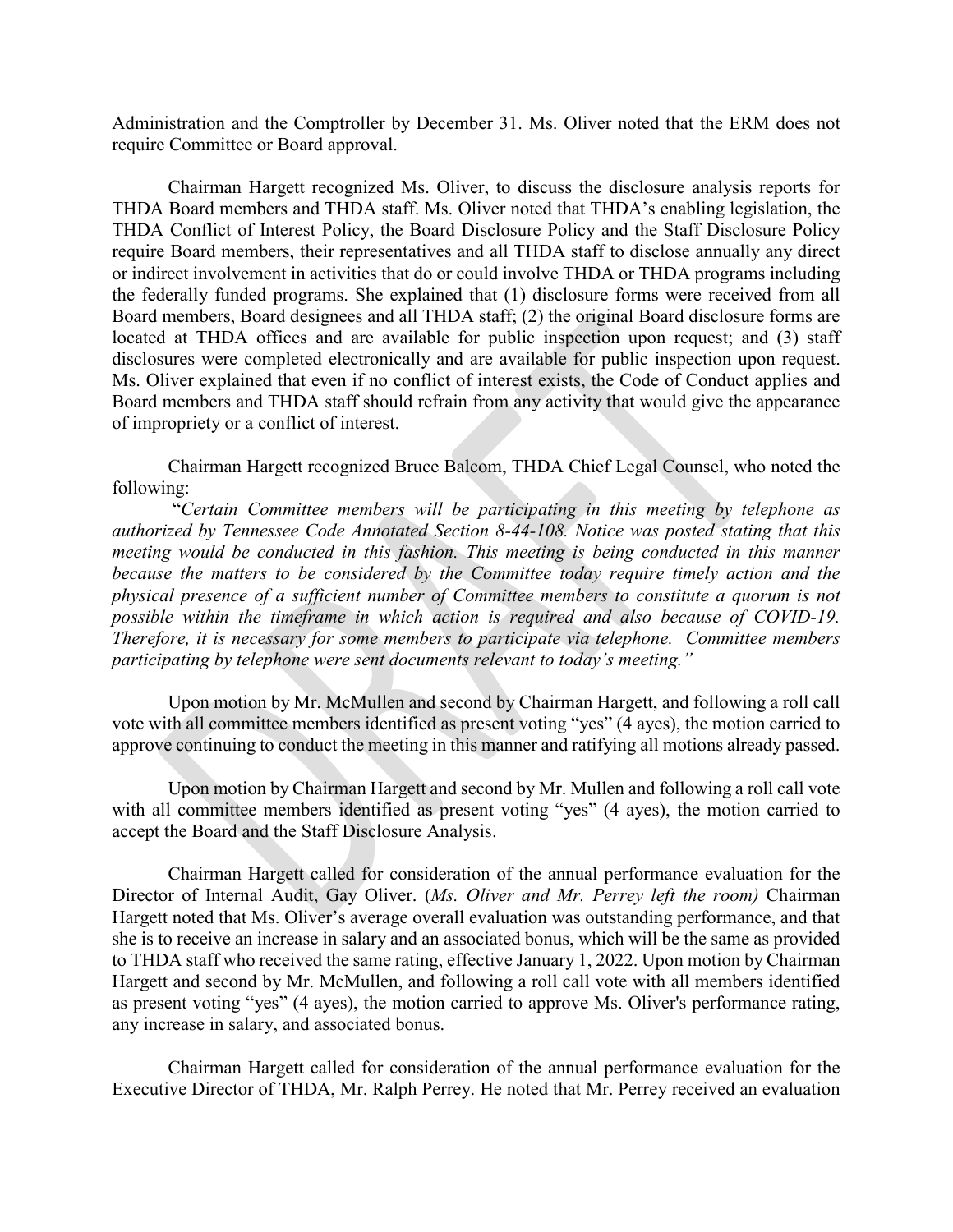rating of advanced. Upon motion by Chairman Hargett, second by Mr. McMullen, and following a roll call vote with all members identified as present voting "yes" (4 ayes), the motion carried to recommend an advanced performance rating for Mr. Perrey with a recurring salary adjustment and one-time bonus to be the same as provided to THDA staff who received the same rating, effective January 1, 2022.

With no other issues or reports to be presented, Chairman Hargett adjourned the meeting. Respectfully submitted,

> Gathelyn Oliver Director of Internal Audit

Approved this day of November 2021.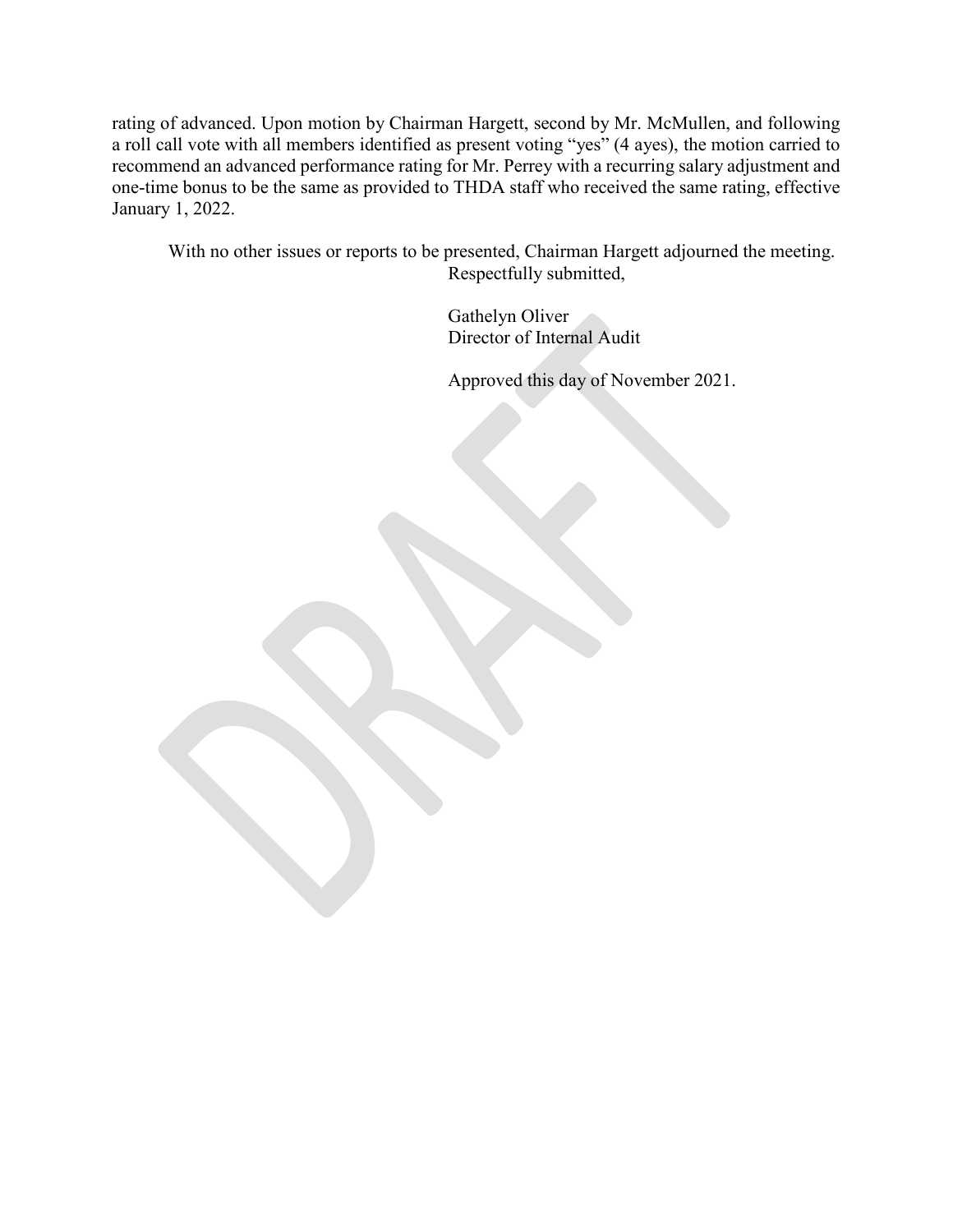## TENNESSEE HOUSING DEVELOPMENT AGENCY BOND FINANCE COMMITTEE November 16,2021

Pursuant to the call of the Chairman, the Bond Finance Committee of the Tennessee Housing Development Agency Board of Directors (the "Committee") met on Tuesday, November 16,2021, at 10:19 A.M. at the William R. Snodgrass Tennessee Tower, Nashville Room, 312 Rosa Parks Blvd; Nashville, TN 37243.

The following Committee members were present in person: Rick Neal (Acting Chair); Kevin Bradley (for Treasurer Lillard); Katie Armstrong (for Comptroller Jason Mumpower); Chris Mustain (for Secretary of State Tre Hargett) and Doree Hicks (for Commissioner of Finance & Administration Butch Eley). Also, other Board Members present were: Erin Merrick; Mathew McGauley; John K. Snodderly; Austin McMullen; and Tennion Reed.

Recognizing a quorum present, Acting Chair Rick Neal called the meeting to order at 10:19 a.m. Central Time. For the first order of business, Rick Neal called for consideration and approval of the September 28,2021, Bond Finance Committee Meeting Minutes.

Upon motion by Rick Neal, second by Mr. Bradley, and following a vote with all members identified as present voting "yes", the motion carried to approve the September 28, 2021, minutes.

Acting Chair Rick Neal indicated the next item for consideration was the Underwriter Team Selection Process. Mr. Bruce Balcom, THDA Chief Legal Counsel, presented the following document for the Committee's consideration:

A memorandum regarding the Underwriter Team Selection Process from Mr. Balcom a and Ms. Sandi Thompson, Director of the Division of State Government Finance, dated November 2,202I, that described the process to select the Underwriter Team as was detailed in the cover letter and the RFQ.

Mr. Balcom pointed out that staff recommended a structure that was similar to one used in the previous time period as follows:

- o A maximum of three (3) senior managers on the underwriting team with the bookrunning senior manager position being selected from one of the two senior managers that did not serve as the bookrunner on the previous bond transaction.
- o A maximum of three (3) co-managers with one additional co-manager elevated from the selling group. This corrected an error from the September 28, 2021, Bond Finance Committee meeting that noted only utilizing two co-managers.
- . <sup>A</sup>selling group of selected in-state regional firms with a public finance office and pricing desk located in Tennessee.

The memo also included staff recommendation for the creation of a committee to review the proposals received and make a recommendation to the Bond Finance Committee at its January 2022, meeting,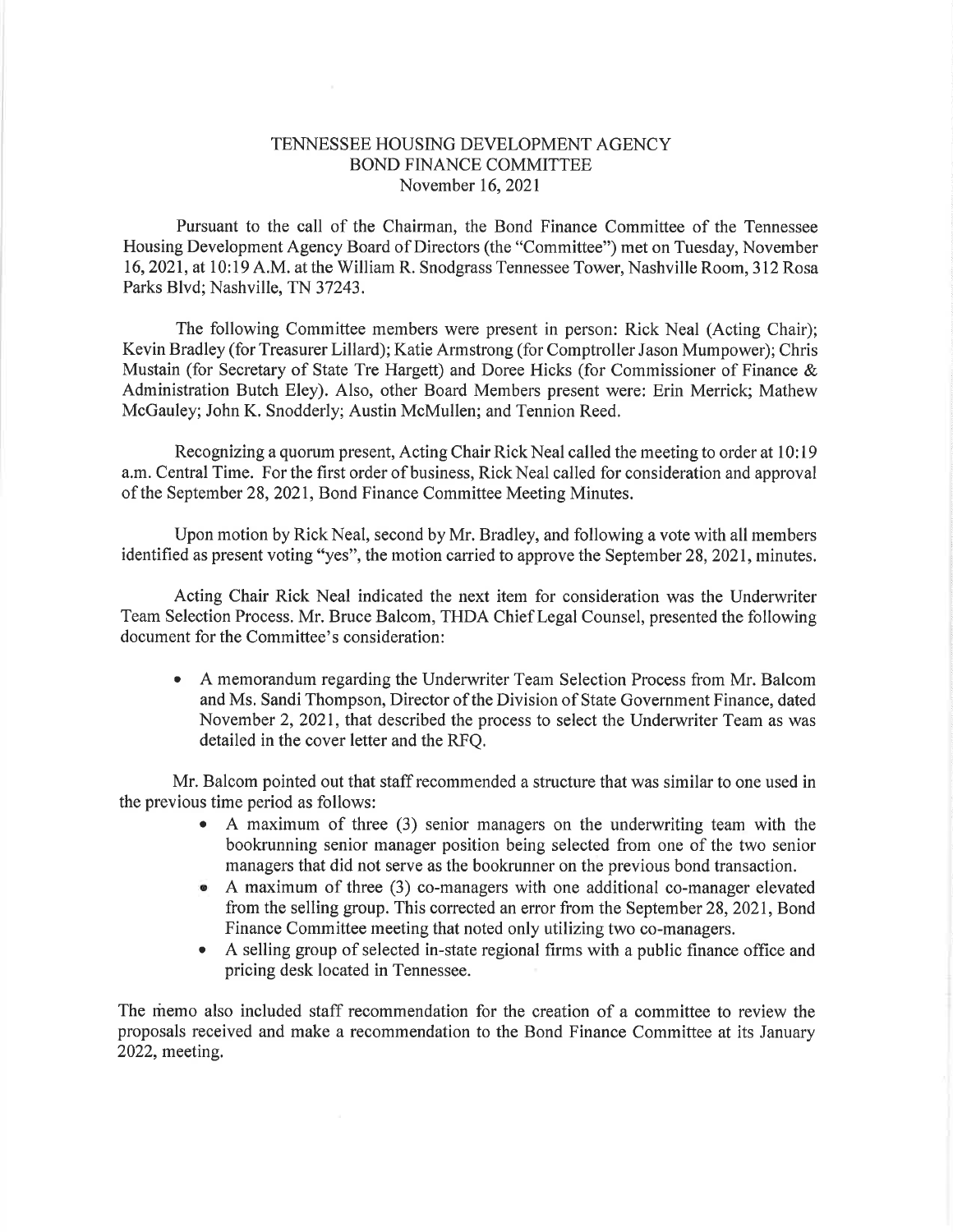Upon motion by Ms. Armstrong, second by Mr. Bradley, and a vote with all members identified as present voting "yes", the motion carried to recommend the Underwriter Team Selection Process, as outlined in the memo, the approval of the cover letter and RFQ to be distributed, and the creation of the committee to review the proposals and make a recommendation to the Bond Finance Committee of the underwriting team.

Acting Chair Rick Neal noted the next item for business was the Fiscal Year 2022 - 2026 Five Year Financial Plan. Trent Ridley, THDA Chief Financial Officer, presented the following documents for the Committee's consideration:

• A memorandum dated November 2, 2021, with a recommendation to approve the Five-Year Financial Plan and attached was the FY22-26 Five-Year Financial Plan.

Upon motion by Mr. Bradley, second by Ms. Armstrong, and a vote with all members identified as present voting "yes", the motion carried to recommend the approval of the FY22-26 Financial Plan.

There being no further business, Acting Chair Rick Neal adjourned the meeting at 10:31 A.M.

Respectfully submitted,

Sarden lumpson

Sandra Thompson, Assistant Secretary Approved this  $25<sup>th</sup>$  day of January, 2022.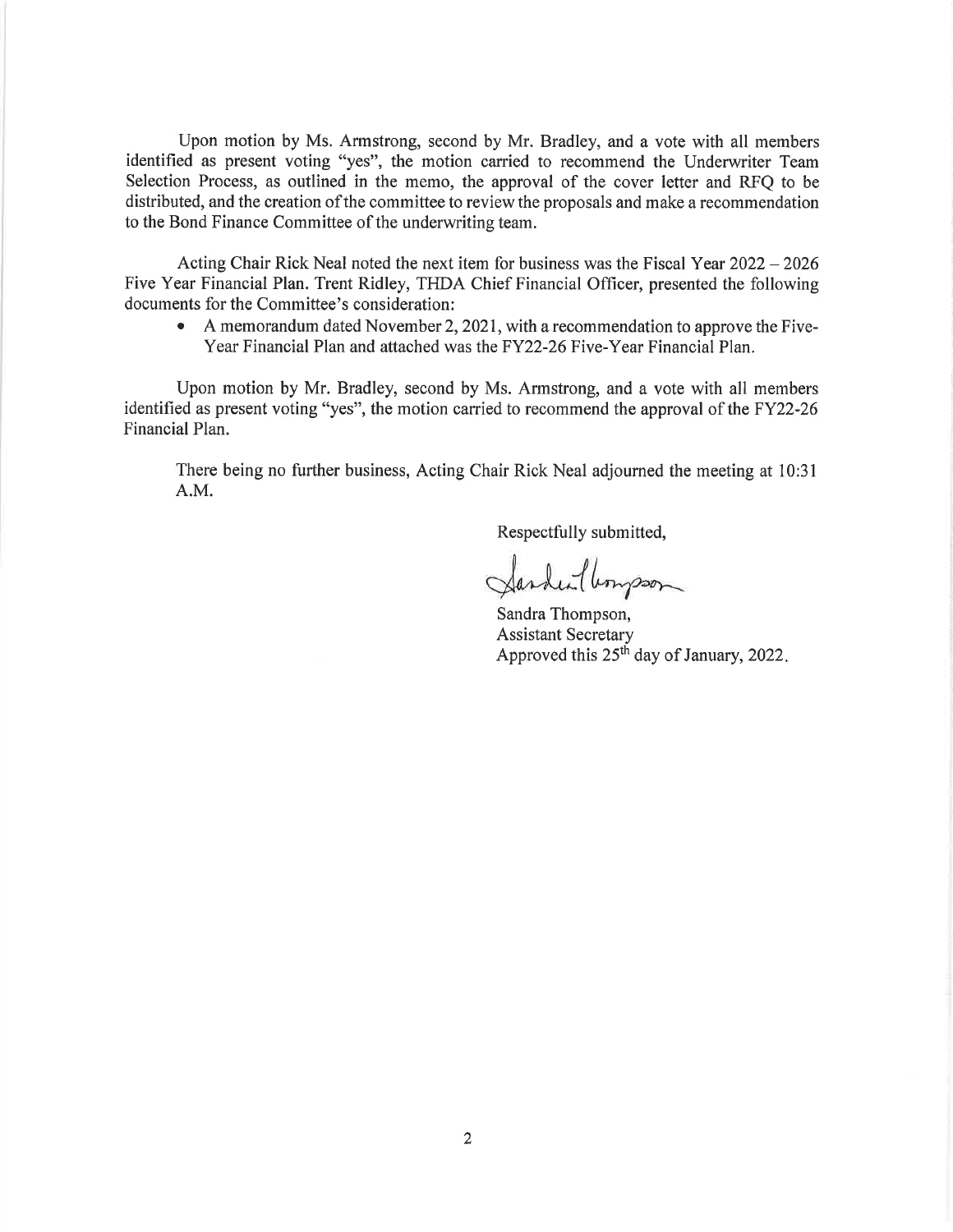## TENNESSEE HOUSING DEVEOPMENT AGENCY GRANTS COMMITTEE MEETING MINUTES November 16,2021

Pursuant to the call of the Chairman, the Grants Committee (the "Committee") of the Tennessee Housing Development Agency (THDA) Board of Directors (the "Board") met in regular session on Tuesday, November 16,202I, at 10:30 a.m. in the Nashville Room of William R. Snodgrass Tennessee Tower Building, Nashville, Tennessee.

The following committee members were present in person Chris Mustain (for Tre Hargett Secretary of Treasury), Tennion Reed, Rick Neal, Katie Armstrong (for Comptroller Jason Mumpower) and Austin McMullen (Chair).

Recognizing a quorum present, Chair McMullen called the Grants Committee meeting to order and for consideration of the September 28,202t, Grants Committee meeting minutes. Upon motion by Rick Neal, seconded by Chris Mustain, and a vote with all members voting "yes", the motion was adopted and the minutes were approved.

Chair McMullen recognized Cynthia Peraza, Director of Community Programs at THDA. Ms. Peraza was asked to summarize the programs being presented; the Request for COVID-l9 Rent Relief Program Description, 2022 Emergency Solutions Grant Program Description and Memo, 2022 HOME Program Description and Memo, and the 2022 National Housing Trust Fund Program Description and Memo. Chair McMullen wanted each program to be reviewed and then to have one vote for all four programs.

Ms. Peraza referenced the Request for COVID-l9 Rent Relief updated memo dated October 18,202I. She explained, early in the year, THDA received \$383 million dollars from U.S. Dept. of Treasury to administer and develop Emergency Rental Assistance funds which are offered in 91 of our 95 Tennessee counties. The purpose of these funds is to provide housing stability during the pandemic to tenants who earn less than 80% AMI. It will also provide rental assistance, utility assistant and future rental assistance for up to 18 months to help prevent evictions. In July, THDA received a second set of funds totaling \$312 million. The main difference between these two programs is l) the first round of funds is for households who faced a COVID related hardship. Whereas, the second round of funds is for households who faced a hardship during the pandemic, so not necessarily tied to the COVID hardship. 2) The first round provides assistance through September 30,2022 while the second round of funds provides assistance through 2025. The staff recommends that THDA Board take the following action:

- Adopt the attached updated 2021 COVID-19 Rent Relief Program Description;
- o Authorize staff to make minor program changes and housekeeping changes to the programs, as deemed necessary, or as directed by the U.S. Treasury; and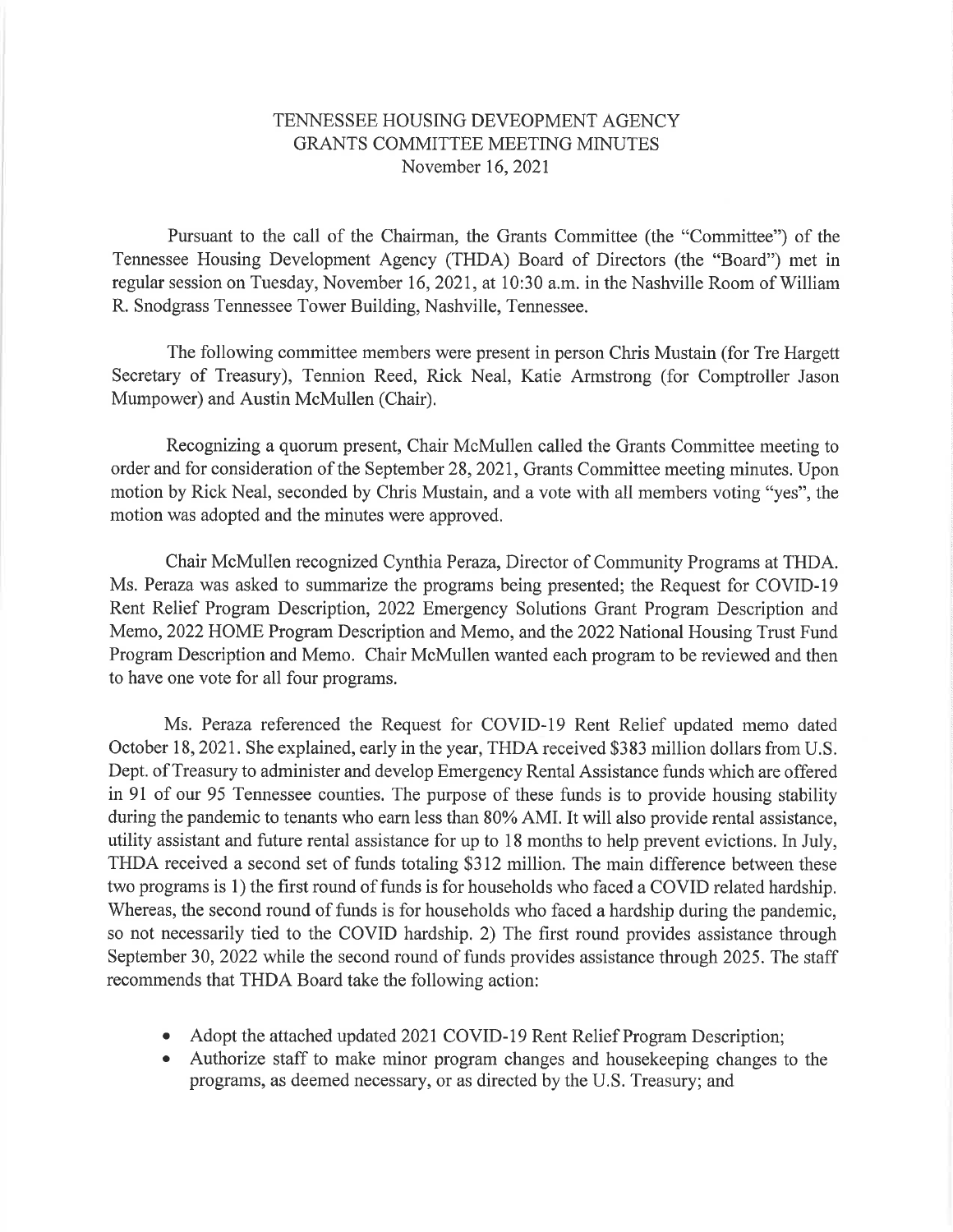Authorize all appropriate staff to do all things necessary and proper, including a execution of all documents, to carry out the described changes.

In answering a question Ms. Peraza explained that from March to date, we have dispersed over 42 million dollars and assisted over 1900 families.

Ms. Peraza referenced the 2022 Emergency Solutions Grants Program Description dated October 18,2021. This Federally funded program is to help the State fund nonprofits and local governments and to help people who are homeless or at risk of homelessness. THDA expects to receive approximately 3 million dollars in ESG funding for fiscal year 2022. In combination with funds from prior years, THDA will make these funds available. The only change that was made to the program description is the implementation dates. Staff recommends the Board approve the following:

- Adoption of the attached proposed 2022 Emergency Solution Grants (ESG) Program Description as attached ("Program Description");
- Authorization of the Executive Director or a designee to award 2022 ESG funds to applicants for applications scored by staff. Scoring is based on the rating scale contained in the approved Program Description. Funds will be awarded in descending order from highest score to lowest score until available funding for eligible applications is exhausted, subject to all requirements in the approved Program Description; and
- Allow staff to make minor programmatic changes, as deemed necessary and o appropriate, and as approved by the Executive Director or instructed by the U.S. Department of Housing.

Ms. Peraza referenced the 2022 HOME Urban Rural Program Description and memo dated October 18, 2021. THDA anticipates receiving 14 million dollars for the 2022 HOME program to implement eligible activities across Tennessee. All funds will be used to provide resources for homeownership, rehabilitation and second mortgages for down payment assistance, closing cost assistance to help low income to moderate income homeowners. The detailed changes are listed in the memorandum (attached). The staff recommends the Board approve the following:

- Adoption of the attached proposed 2022 HOME Urban Rural Program Description ("Program Description").
- Authorize the Executive Director or a designee to award the 2022 HOME Urban Rural Program funds to applicants for applications scored by staff. Scoring is based on the rating scale contained in the approved Program Description. Funds will be awarded in descending order from highest score to lowest score until available funding for eligible applications is exhausted, subject to all requirements in the approved Program Description; and Allow staff to make minor programmatic changes, as deemed necessary and appropriate, and as approved by the Executive Director.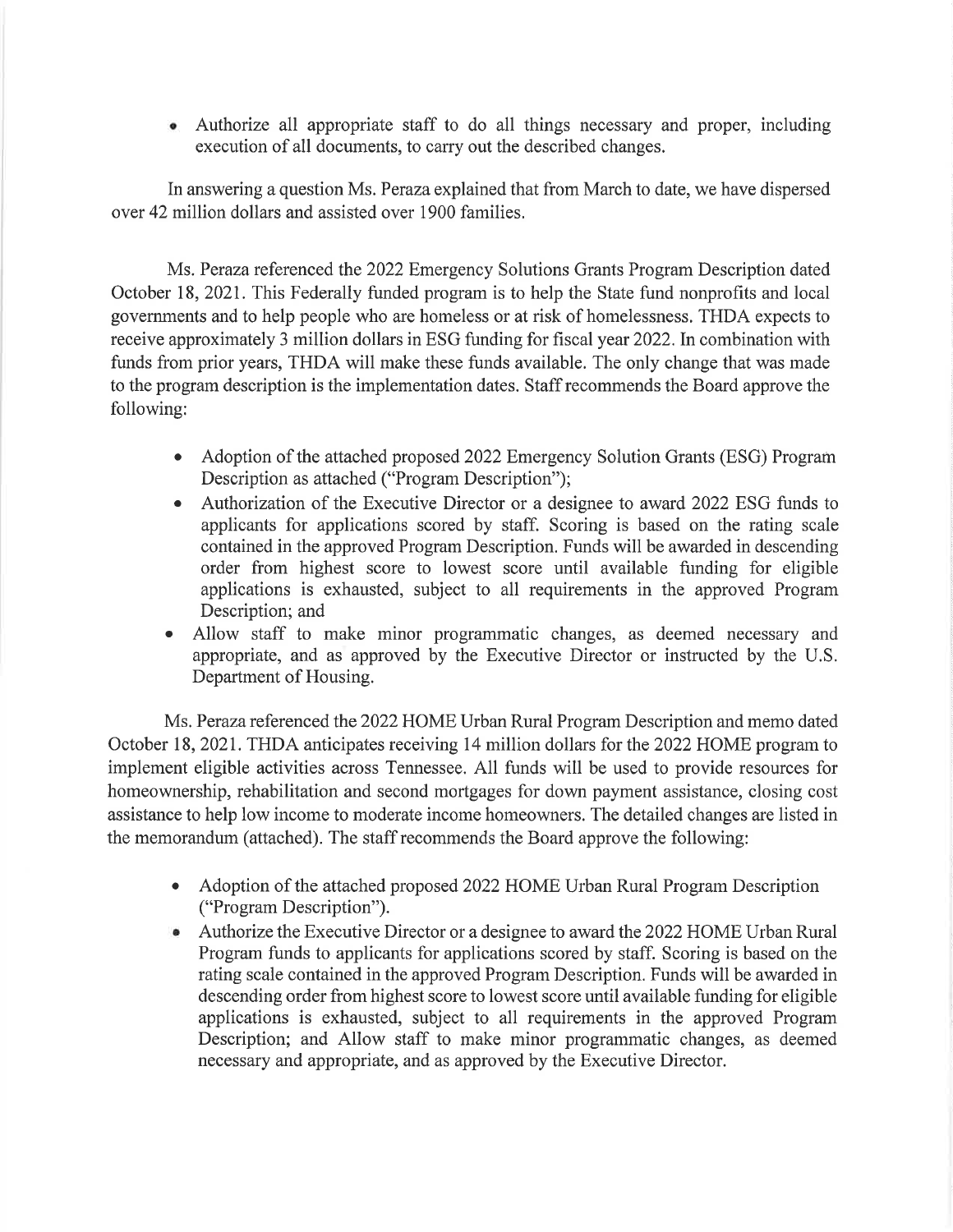Ms. Peraza explained the 2022 National Housing Trust Fund Program Description and Memo dated October 18, 2021 which is administered by THDA to make funding available for the development of affordable rental housing for extremely low income households. THDA anticipates to receive approximately 8.7 million dollars in funds this year. Once the allocation is available, THDA sets aside 10% for administrative costs and has the remaining balance available for competitive purposes to help preserve and expand rental housing options for this targeted population. The program description is attached with the one highlighted update as the increase in the maximum award to cover the surging costs of building materials. HUD has not yet published the exact funding amount to be given to THDA to administer. But on July 1 of this year, Govemor Lee did announce the counties to be considered as distressed, those are: Lake, Lauderdale, Perry, Clay, Grundy, Scott, Bledsoe, Hancock, and Cook. Staff recommends the Board approve the following:

- Adoption of the attached proposed 2022 National Housing Trust Fund (NHTF) Program Description ("Program Description");
- Authorize the Executive Director or a designee to award 2022 NHTF resources to applicants for applications scored by staff. Scoring is based on the rating scale contained in the approved Program Description. Funds will be awarded in descending order from highest score to lowest score until available funding for eligible applications is exhausted, subject to all requirements in the approved Program Description; and
- Allow staff to make minor programmatic changes, as deemed necessary and appropriate, and as approved by the Executive Director.

Since there were no questions or discussion, Chair McMullen entertained a motion regarding these four programs; 2021 COVID-19 Rent Relief Program, 2022 Emergency Solutions Grant Program, 2022 HOME Urban Rural Program and the 2022 National Housing Trust Fund Program. The approval of these program descriptions, the authorization to award funds, the authorization of minor programmatic changes as necessary and the authorization for staff to manage administrative tasks, allows there to be need a motion. Motion was made by Ms. Armstrong, second by Mr. Neal, and a vote with all members identified as present voting "yes" motion carried and the motion was adopted.

With no further business, the meeting was adjourned at 10:49 a.m.

Respectfully submitted,  $\boldsymbol{\mathsf{M}}$ 

Ralph M. Perrey Executive Director

Approved the  $25<sup>th</sup>$  day of January, 2022.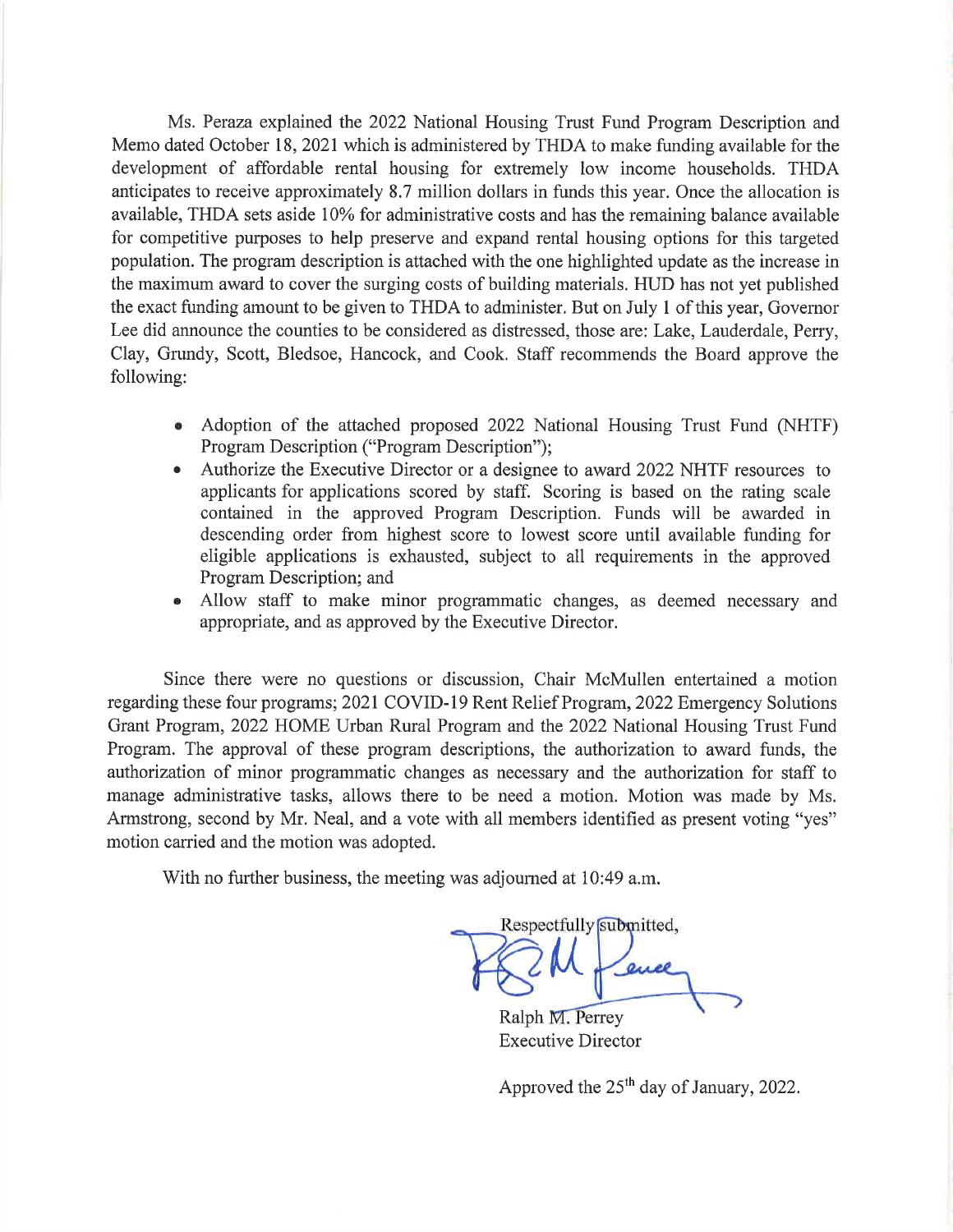## TENNESSEE HOUSING DEVELOPMENT AGENCY TAX CREDIT COMMITTEE MEETING MINUTES November 16,202I

Pursuant to the call of the Chairman, the Tax Credit Committee of the Tennessee Housing Development Agency Board of Directors (the "Committee") met in regular session on Tuesday, November 16,2021, at approximately 10:49 a.m. Central Time in The Nashville Room of the William R. Snodgrass Tennessee Tower Building, Nashville, TN 37243.

The following Committee members were present: John Snodderly (Chair), Doree Hicks (for Commissioner of Finance & Administration Butch Eley), Chris Mustain (for Secretary of State Tre Hargett), Kevin Bradley (for State Treasurer David Lillard), Matt McGauley, and Erin Merrick.

Seeing a quorum present, Chair Snodderly called the Committee meeting to order and called for consideration of the previously circulated October 21,202I Committee meeting minutes. Upon a motion by Ms. Merrick, second by Mr. McGauley, the meeting minutes were approved by all members present voting "yes".

Chair Snodderly recognized Ralph Perrey, Executive Director of THDA, to review the Request for Relief of TN 21-705 WCO Dickerson Flats with the committee. Mr. Perrey explained the award for the disaster round tax credits for Davidson County. He described that staff had questions relating to the financial feasibility of the proposal due to the low estimate of taxes that would be paid if approved by MDHA for a Payment in Lieu of Taxes (PILOT) agreement.

Mr. Perrey introduced Mick Nelson, CEO of Nelson Community Partners, and from Woodbine Development Corporation, to address the committee. Mr. Nelson explained how the company arrived at their tax estimates. Mr. Nelson stated that if the estimates are off by up to 50%, Woodbine Development has the resources to complete the project. In reference to the MDHA PILOT Program; currently no application has been submitted. Mr. Nelson also noted that the QAP does not require approval of the PILOT before allocation of credits.

Chairman Snodderly called on the Committee to consider a motion to recommend the request for relief of WCO Dickerson Flats. Ms. Menick asked Mr. McGauley's perspective. Mr. McGauley shared that the Committee should be supporting qualified developers, to bring more units to the market place. Upon a motion by Mr. McGauley, and a second by Ms. Merrick, the motion was approved by all members identified as present voting "yes".

Chair Snodderly again recognized Mr. Perrey to review the 2022 Low Income Housing Credit Qualified Allocation Plan. He referred to the memo detailing changes, and pointed out the two objectives: 1). Develop a better needs score; and 2). Allow new qualified developments within qualified census tracts. Also, rewritten was the provision to enable consideration of a deal that included rehabilitation with additional construction of new units that currently cannot be considered under the prior QAP structure. THDA also added a provision to provide the Waverly Housing Authority with first priority in the PHA set aside as a result of the impact of the August